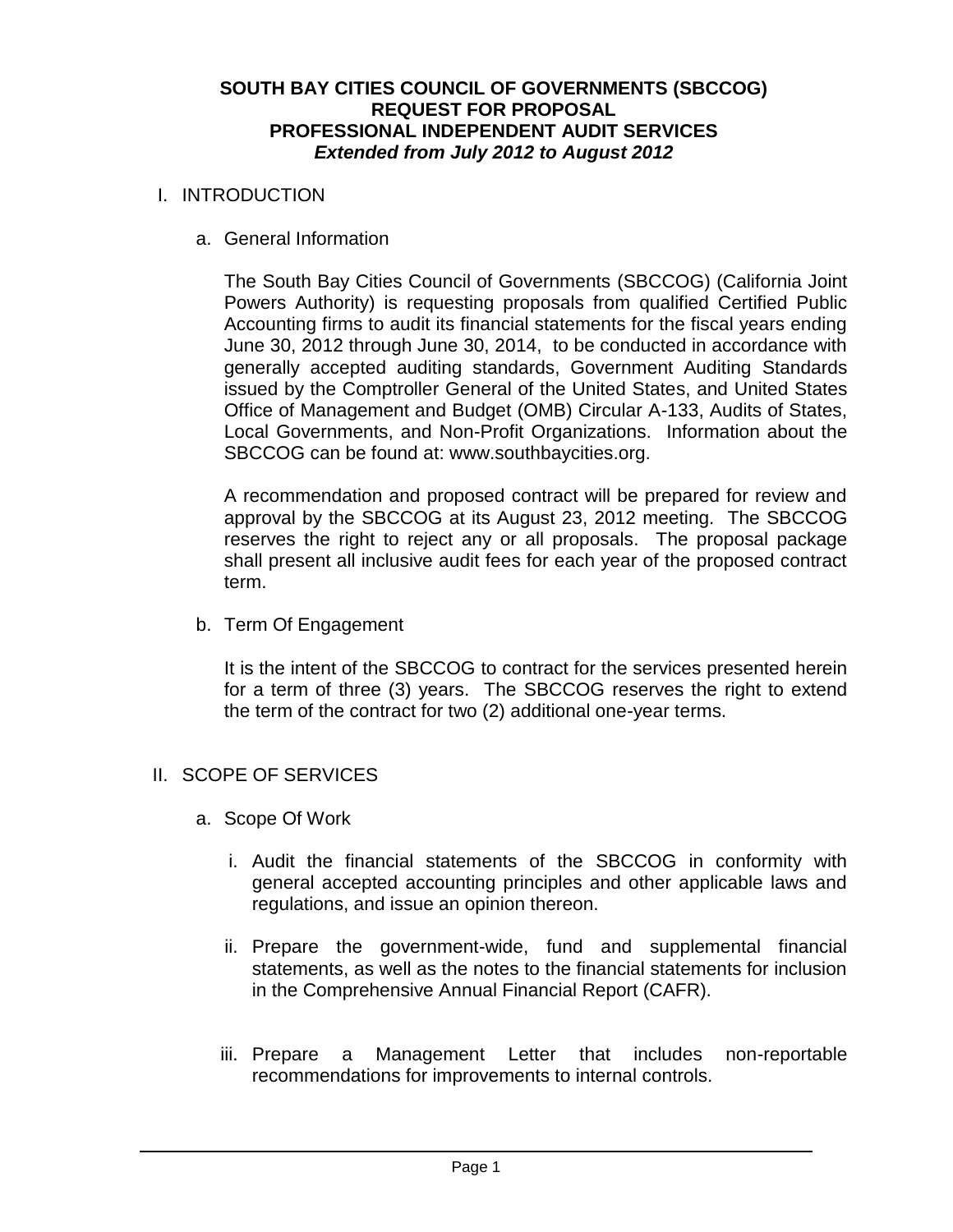### b. Reports To Be Issued

- i. Government-wide, fund and supplemental financial statements for the SBCCOG (print-ready electronic file).
- ii. Notes to the financial statements for the SBCCOG (print-ready electronic file).
- iii. Signed Independent Auditors' Report on auditor letterhead (5 copies).
- iv. Independent Auditors' Report On Internal Control Over Financial Reporting And On Compliance And Other Matters Based On An Audit Of Financial Statements Performed In Accordance With Government Auditing Standards (5 copies).
- v. A Management Letter addressed to the SBCCOG Officers recommending improvements to the SBCCOG's internal control that are otherwise non-reportable (5 copies).
- vi. The auditor shall communicate in a letter to the SBCCOG Board of Directors any reportable conditions found during the audit. A reportable condition shall be defined as a significant deficiency in the design or operation of the internal control structure, which could adversely affect the SBCCOG's ability to record, process, summarize, and report financial data consistent with the assertions of management in the financial statements. Non-reportable conditions discovered by the auditor shall be communicated in the Management Letter, as noted above.

# III. TIME REQUIREMENTS

a. Proposal Calendar

| July 16, 2012<br>August 17, 2012<br>August 23, 2012 | <b>Request for Proposal issued</b><br>Proposals due by 5:00 pm, PST (revised date)<br>Contract awarded by SBCCOG Board |
|-----------------------------------------------------|------------------------------------------------------------------------------------------------------------------------|
| b. Audit Calendar                                   |                                                                                                                        |
| August 27, 2012                                     | Management Staff available to meet and records<br>ready for audit planning and interim review                          |
| September 24, 2012<br>November 30, 2012             | Records ready for final audit<br>Auditors' report due                                                                  |

#### IV. PROPOSAL REQUIREMENTS

Proposals should be no more than 10 pages.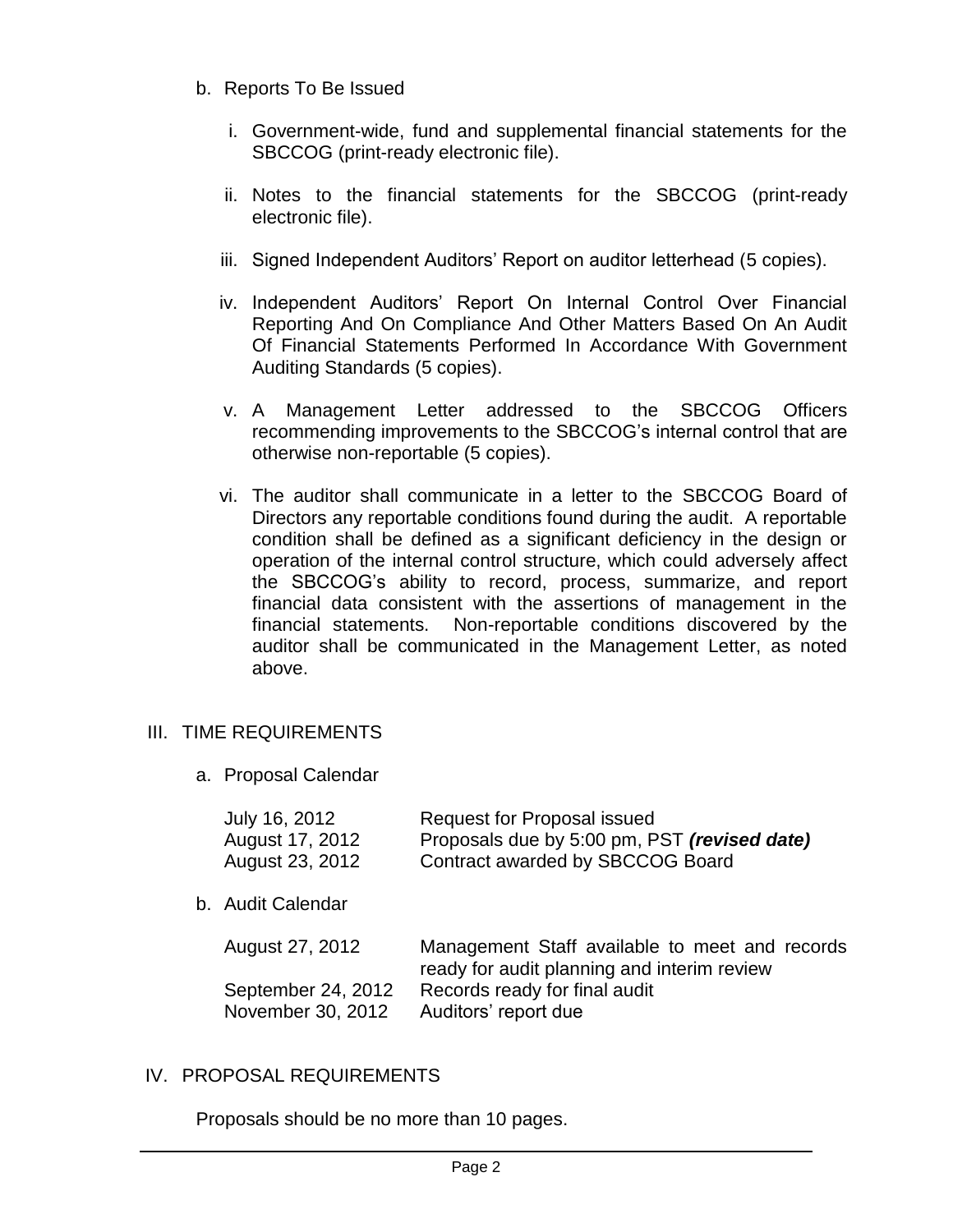a. Proposals must be submitted via e-mail to: [marcy@southbaycities.org](mailto:marcy@southbaycities.org)

Attn: Marcy Hiratzka Environmental Services Analyst South Bay Cities Council of Governments 20285 South Western Avenue, Suite 100 Torrance, CA 90501

Emailed proposals must be print-ready. All submissions will receive a confirmation email within 1 business day. If you do not receive a confirmation email, please contact Suzanne Charles at 310-371-7222, x. 211.

No fax proposals will be accepted. Proposals received after August 17, 2012 will not be considered.

- b. Cost Proposal
	- i. The cost proposal should contain all pricing information relative to performing the audit engagement as described in this Request for Proposal. The total all-inclusive maximum price is to contain all direct and indirect costs including all out-of-pocket expenses.
	- ii. Include the standard hourly rates by staff class for other services requested outside the scope of this engagement, including general consulting and special audits.
	- iii. The SBCCOG will not be responsible for expenses incurred in preparing and submitting the proposal. Such costs should not be included in the proposal.
	- iv. Provide certification that the person signing the proposal is authorized to represent the firm, empowered to submit the maximum price proposal, and authorized to sign a contract with the SBCCOG.

# V. EVALUATION CRITERIA

- a. Proposals will be evaluated based on the following criteria:
	- i. The firm's independence, license to practice in California, and results of the most recent peer review.
	- ii. Qualifications and related experience of the audit team to serve the SBCCOG.
	- iii. References of local government clients.